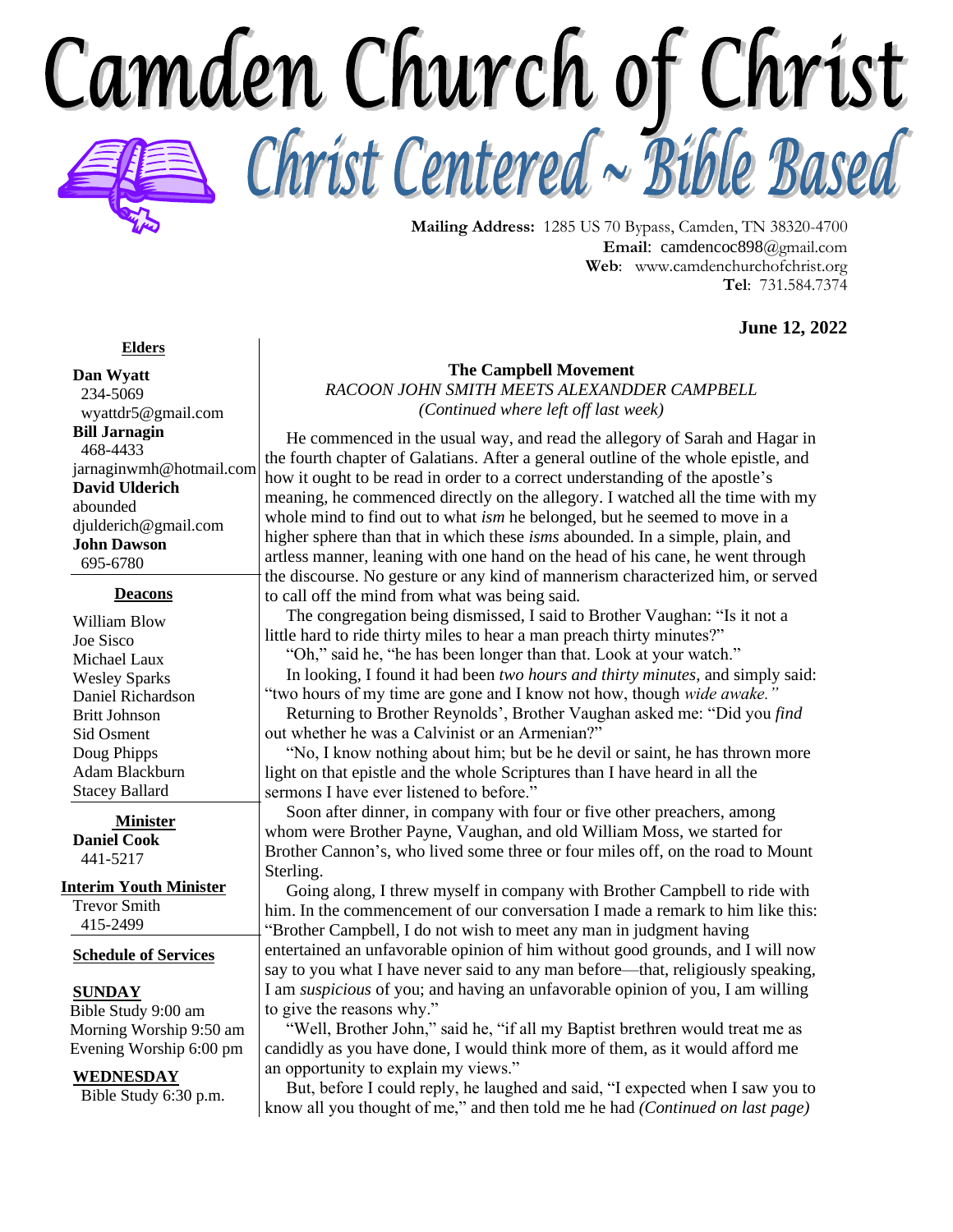A WARM WELCOME TO OUR GUESTS. Please fill out a white visitor card found in the back of the pew in front of you, including your mailing address and email address, and drop it in the collection plate on your way out. We are so glad we can worship together today. 

**Friends and Family Day** – We will be having our Friends and Family Day with Bill Watkins (who works with the Crieve Hall congregation near Nashville) on July 31. 

Little Ladies Day - Our 2nd Annual Little Ladies Day will be Saturday, August 13, from 10 a.m. to 12-noon. Our theme is "Let us build up . . . friendships." More details to come for this event. 

**<u>Second Harvest Collection</u>** – We are collecting dry breakfast cereal during the month of June. There is a collection box in the lobby.

**Lads to Leaders Kickoff** – The kickoff for Lads to Leaders this year is going to be this evening after our evening worship service. Let's plan to be here and get involved in this. It is a good work and a good thing for our kids to be a part of. 

**Communion Preparation** – There is one space left on the sign-up sheet that is on the bulletin board for anyone who could help with communion preparation.

**Mowing**  $- A$  sign-up sheet for mowing has been placed on the bulletin board for anyone who would like to help with that. We need help with both the zero turn and tractor. 

**Gospel Meeting** – We want to encourage everyone to go ahead and save the date for our upcoming Gospel meeting with Keith Parker. This is going to be October 16-19.

**Fourth of July Cookout** – We will have a  $4<sup>th</sup>$  of July cookout at the barn on July  $4<sup>th</sup>$ , at 4 p.m. There will be a "parade" for all of our youth. Our kids are invited to dress like patriotic/historical characters (or wear red, white, and blue), decorate their bikes, tricycles, or wagons and participate in our miniparade. Afterwards we will have hotdogs and all the trimmings. More information coming soon!

### **Please Continue to Pray for:**

Robert Blackstock (a friend of Greg **Cancer:** Matlock), George Smith (brother of Brenda Travis), Bryant Allen (Michelle Ballard's brother), Loman Ballard (Stacy's father), Faylene Marvin (Cecil Bates'sister), Eddie Breeden (a member of the Hustburg church of Christ) Shane Karney (grandson of Kathy Butler), Paula Cox (a teacher at Briarwood), Janet Holland (friend of Rebecca Whitfield), Myrt McLarty, Becky Orr (John Taylor's aunt), Triston Frye, Alex (the son of Ron Reiter, a friend of Ross Cole), Judy Kennon (Renee Crossett's stepmother). Steve Cannady (a local nurse practitioner). Mark DeBruce (Glenda Sparks' brother-in-law), Doug Utley (Anita Boyd's son), Millette Florence (Emory's sister-in-law), Meg Day (Heidi Laux's sister), Kari McDaniel (a friend of Megan Todd), Frank and Terry (Barbara Thompson's brothers).

**Others:** Luke Crossett, Susie Brackins, Tracy Tolley, Linda Hams, Tammy DeBruce, Lynn White, Vickie Cox, Ann Dinkins (Angela Hick's mom), Johnny (Susie Brackins' brother), David Taylor, Larry Fisher (Jana Ulderich's step-father), Walter Bryant (a friend of Ross Cole), Tommy Hams (the brother-in-law of Greg Matlock), Beau Griffin, Chesney Bell, Russell Holmes, Aaron Roberts (a friend of Garrett Todd and Shawn McDowell), Donnie Cuthbertson (a friend of Ross Cole), Jeff Homan (a nephew of Emma and John Dawson), Brian Melton (a friend of John and Cindy Lumpkin), Thomas Little (a friend's grandson of Wanda Horner and Marge Phillips), Mildred Hedge (J.C. Hedge's widow), Janice and Billy Watkins, Brenda Travis, Rita Kelly, Lainey and Levi Chisholm, Brett Wyatt (a nephew of Penny's niece), Lynn McKee (a friend's mother of Nicole Blackburn), Vickie Hudgins (Mike Wilson's sister), Debra Bates, Madison French (Wanda Malin's niece). Sharon Oros (Debra Bates' cousin). Anthony Herbison (Greg Matlock's stepson), Diana Berdy (Debra Bates' mother), Jerry Kelley, Virgie Heintz, Wanda Horner, DeeDee Ellis (a friend of Tonya Robinson), Rita Kelley, Bob Farmer, Dorothy Laux, Mary Margaret Ulderich, Eddie (a friend of Tom Ulderich), Juana Chavez (Karla Cook's mom), Christopher Jordan (the child of a friend of Brian and Heather Larkins), Tony Matlock, Frances Layman (Sid Osment's great aunt), Anna Sue Curtis, Nannette Jarrett (Dorothy and Desmond's daughter), and Kadence Clark (acquaintance of Mark Ryals).

**Sympathy:** To the families of Kenneth Hatley (Lisa Richardson and Rhonda Ashby's uncle), Alice Pafford (Joan Shannon's sister), and Joyce Hall (Mattie Walker's sister).

Military: Mallory Pratt Triplett, US Marine Corp; Joshua Melton, US Marine Corp; Austin Riley, US Navy; Hunter Sparks, US Airforce.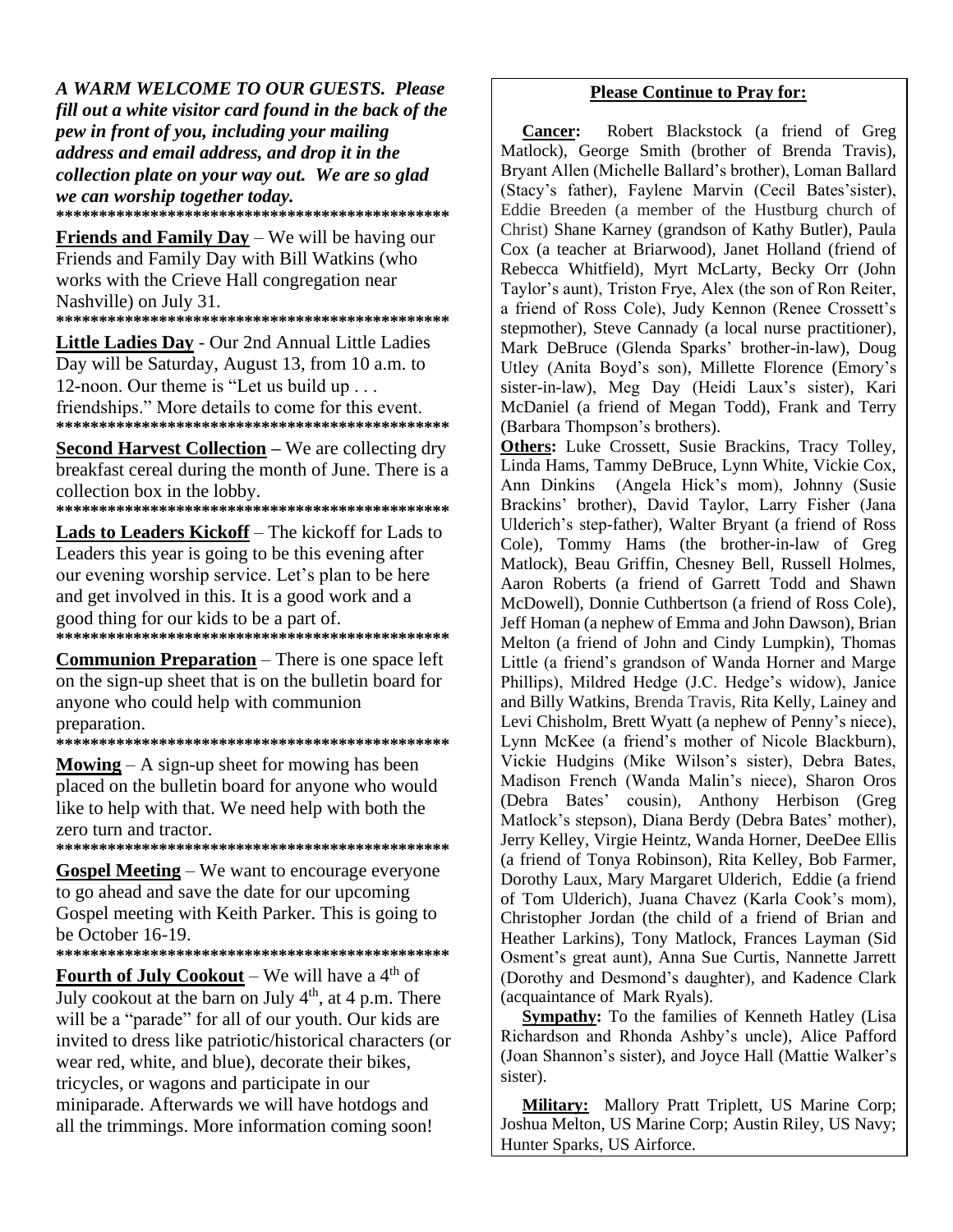# Special Donations

- Given to the building fund in memory of **Nell Blackburn** & **Phyllis Wilkinson** by m/m Johnny Lumpkin.
- Given to the building fund in memory of **Susan Phipps** by m/m George P. Sugars.
- Given to the building fund in memory of **Phyllis Wilkinson** by Charletta Ragsdale.
- Given to the building fund in memory of **Phyllis Wilkinson** by m/m Bill Jarnagin.
- Given to the building fund in memory of **Susan Phipps** by m/m I. A. Roberts.
- Given to the building fund in memory of **Eddie Curtis** by Anita Boyd.

*Our caring remembrances are gratefully appreciated by the families and by the church.*

## **Recent Prayer Requests**

- Let's please remember **the people of Ukraine** in our prayers. If anyone would like to send aid for them, there is an address on the bulletin board where that can be sent.
- **Doug Utley** still needs prayers.
- **Brennan Baker's** mother-in-law, Joyce Driver, broke a finger and her hip in two places. Her surgery went well, but she has a long recovery ahead of her.
- **Jerry Kelly** has some health issues.
- We are very sorry to announce the passing of **David Love**, C.J. and Haley Baker's pawpaw. Please remember C.J., Haley, and the rest of this family in your prayers.
- **Doug Phipps** is back home and resting. They didn't find any blockages or clots, or anything else wrong while he was at Saint Thomas. He is wearing a heart monitor and seeing his cardiologist in a couple weeks for a follow-up. He and Megan are thankful for the prayers.

## **FROM THE ELDERS**

*The elders welcome all newcomers. If you would like to be identified as a member here or if you have not had the opportunity to meet the eldership, we would like to meet with you briefly to introduce ourselves and to explain our position on certain issues and matters of doctrine*

## **NEXT WEEK June 19, 2022**

## SERVE THE LORD WITH GLADNESS

**Morning Prayers Evening Prayers** Adam Blackburn Ross Cole David Wallace Frank Belisle **The Lord's Table** Sid Osment

**Scripture Readers** Cameron Ballard (a.m.) Emory Florence (p.m.)

**Evening Communion** Jeff Belisle

\_\_\_\_\_\_\_\_\_\_\_\_\_\_\_\_\_\_\_\_\_\_

*If unable to serve, please tell William Blow.*

## **FOR THE RECORD** *Week of June 5, 2022*

| Sunday School                 | 90  |
|-------------------------------|-----|
| <b>Sunday Morning Worship</b> | 146 |
| Sunday Night Worship          | 65  |
| Wednesday Night               | 87  |

## **Please Remember Our Shut-ins**

Mary Edwards, Ray and Joyce Frazee, Kathy Butler, Dorothy Laux, Dorothy Chappell, Sue Bell, Janice White, Virgie Heintz, Jimmy and Evelyn Johnson, Frank and Marge Phillips, Jean Bogle, and Wanda Horner.

*"Pure and undefiled religion before God and the Father is this: to visit orphans and widows in their trouble, and to keep oneself unspotted from the world." (Jas 1:27)*